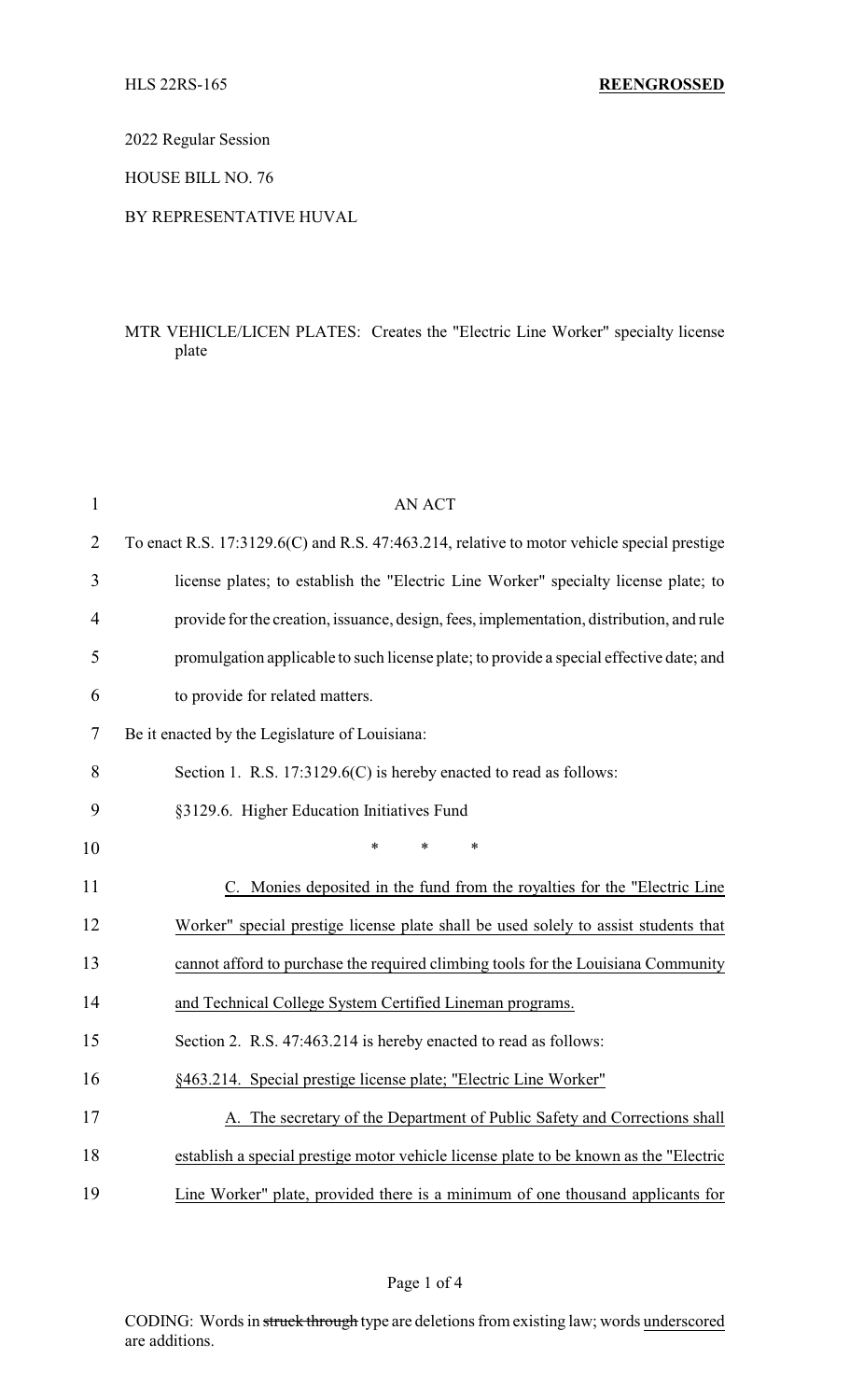| $\mathbf{1}$ | such plate. The plate shall be restricted to use on passenger cars, pickup trucks,      |
|--------------|-----------------------------------------------------------------------------------------|
| 2            | recreational vehicles, motorcycles, and vans.                                           |
| 3            | The secretary shall work in conjunction with the communications<br>B.                   |
| 4            | manager and the administrator of Governmental and Regulatory Affairs of Southwest       |
| 5            | Louisiana Electric Membership Corporation (SLEMCO) to select the color and              |
| 6            | design of the plate, provided it is in compliance with R.S. $47:463(A)(3)$ . The design |
| 7            | shall include the words "Electric Line Worker". SLEMCO shall have the ability to        |
| 8            | reserve the first one hundred license plates.                                           |
| 9            | C. The special prestige license plate shall be issued, upon application, to any         |
| 10           | citizen of Louisiana in the same manner as any other motor vehicle license plate.       |
| 11           | D. The department shall collect an annual royalty fee of twenty-five dollars            |
| 12           | that shall be disbursed in accordance with Subsection E of this Section. This royalty   |
| 13           | fee shall be in addition to the standard motor vehicle license tax imposed by Article   |
| 14           | VII, Section 5 of the Constitution of Louisiana, and a handling fee of three dollars    |
| 15           | and fifty cents for each plate to be retained by the department to offset a portion of  |
| 16           | administrative costs.                                                                   |
| 17           | E. The annual royalty fee shall be collected by the department and forwarded            |
| 18           | to the Higher Education Initiatives Fund. The monies received from the royalty fees     |
| 19           | shall be used to assist students that cannot afford to purchase the required climbing   |
| 20           | tools for the Louisiana Community and Technical College System Certified Lineman        |
| 21           | programs. The purpose of the "Electric Line Worker" special prestige license plate      |
| 22           | shall be to aid prospective students desiring to work in this field for companies such  |
| 23           | as SLEMCO, Entergy, the Association of Louisiana Electric Cooperatives, American        |
| 24           | Electric Power (AEP) or Southwest Electric Power Company (SWEPCO), or                   |
| 25           | CLECO.                                                                                  |
| 26           | The secretary shall promulgate and adopt rules and regulations as are<br>F.             |
| 27           | necessary to implement the provisions of this Section.                                  |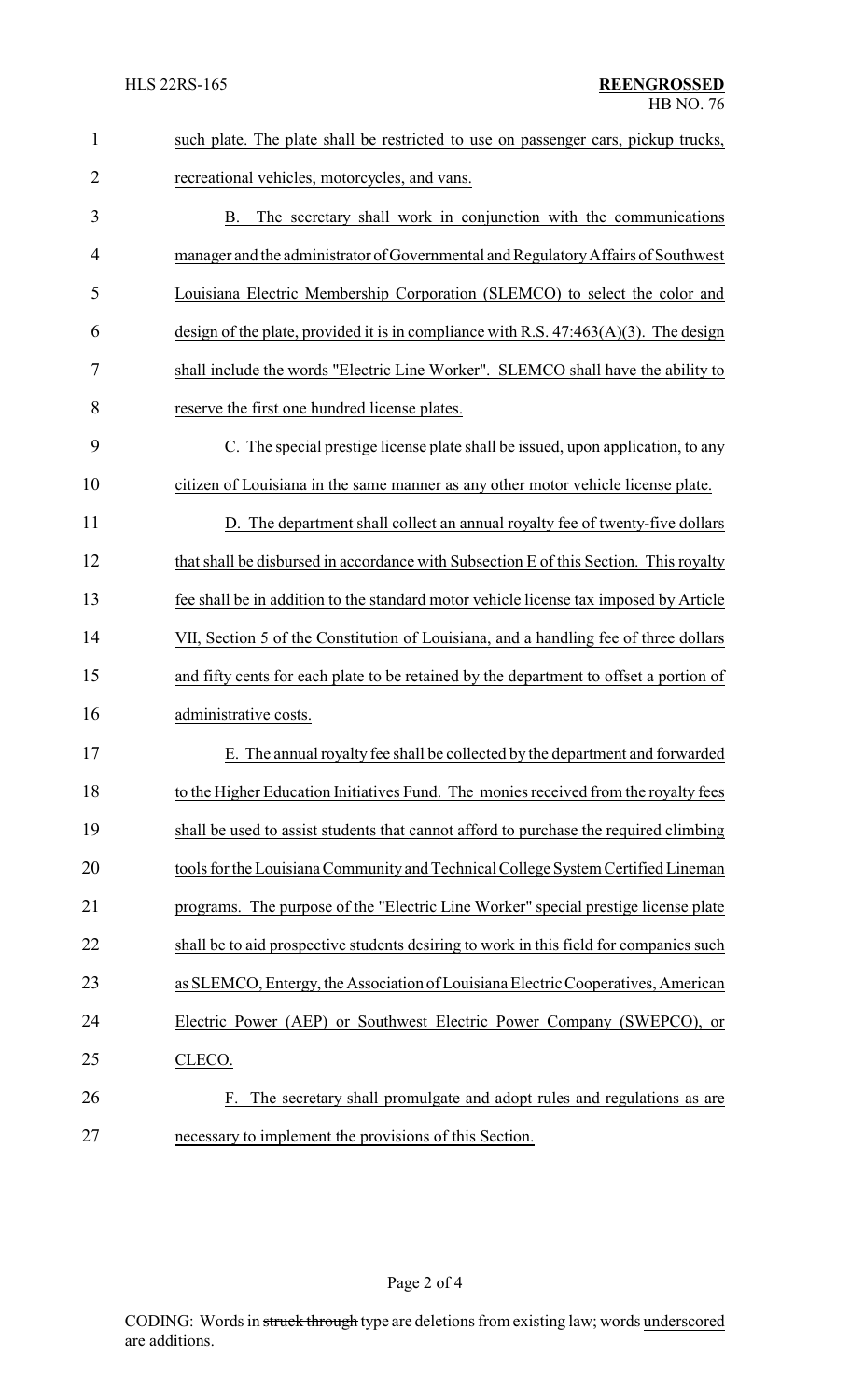- 1 Section 3. The Department of Public Safety and Corrections, office of motor
- 2 vehicles, is hereby directed to create the special prestige license plate when the applicable
- 3 statutory provisions are met and its system is updated to accommodate the creation of new
- 4 plates.

## DIGEST

The digest printed below was prepared by House Legislative Services. It constitutes no part of the legislative instrument. The keyword, one-liner, abstract, and digest do not constitute part of the law or proof or indicia of legislative intent. [R.S. 1:13(B) and 24:177(E)]

| HB 76 Reengrossed | 2022 Regular Session | Huval |
|-------------------|----------------------|-------|
|                   |                      |       |

**Abstract:** Creates the "Electric Line Worker" special prestige license plate. Provides for the creation, issuance, design, implementation, fees, deposit, distribution, and promulgation of rules applicable to this license plate.

Proposed law requires monies deposited in the Higher Education Initiatives Fund be used solely to assist students that cannot afford to purchase the required climbing tools for the La. Community and Technical College System Certified Lineman programs.

Proposed law requires the Dept. of Public Safety and Corrections issue a special prestige license plate to be known as the "Electric Line Worker" license plate, provided there is a minimum of 1,000 applicants for such plate.

Proposed law requires that the secretary work in conjunction with the communications manager and the administrator of Governmental and RegulatoryAffairs of the Southwest La. Electric Membership Corporation (SLEMCO) to select the color and design of the plate. Further requires the design include the words "Electric Line Worker".

Proposed law requires SLEMCO have the ability to reserve the first 100 license plates.

Proposed law specifies that the license plate be issued, upon application, to any citizen of La. in the same manner as any other motor vehicle license plate.

Proposed law requires the department to collect an annual royalty fee of \$25 in addition to the standard motor vehicle license tax and a \$3.50 handling fee for each plate to be retained by the department to offset a portion of administrative costs.

Proposed law requires monies received from the royalty fees be forwarded to the Higher Education Initiatives Fund. Specifies that the monies received from the royalty fees be used to assist students that cannot afford to purchase the required climbing tools for the La. Community and Technical College System Certified Lineman programs for the purpose of aiding prospective students desiring to work in the Electric field for companies such as SLEMCO, Entergy, the Association of La. Electric Cooperatives, American Electric Power (AEP) or Southwest Electric Power Company (SWEPCO), or CLECO.

Proposed law requires the secretary to promulgate and adopt rules and regulations to implement the provisions provided in proposed law.